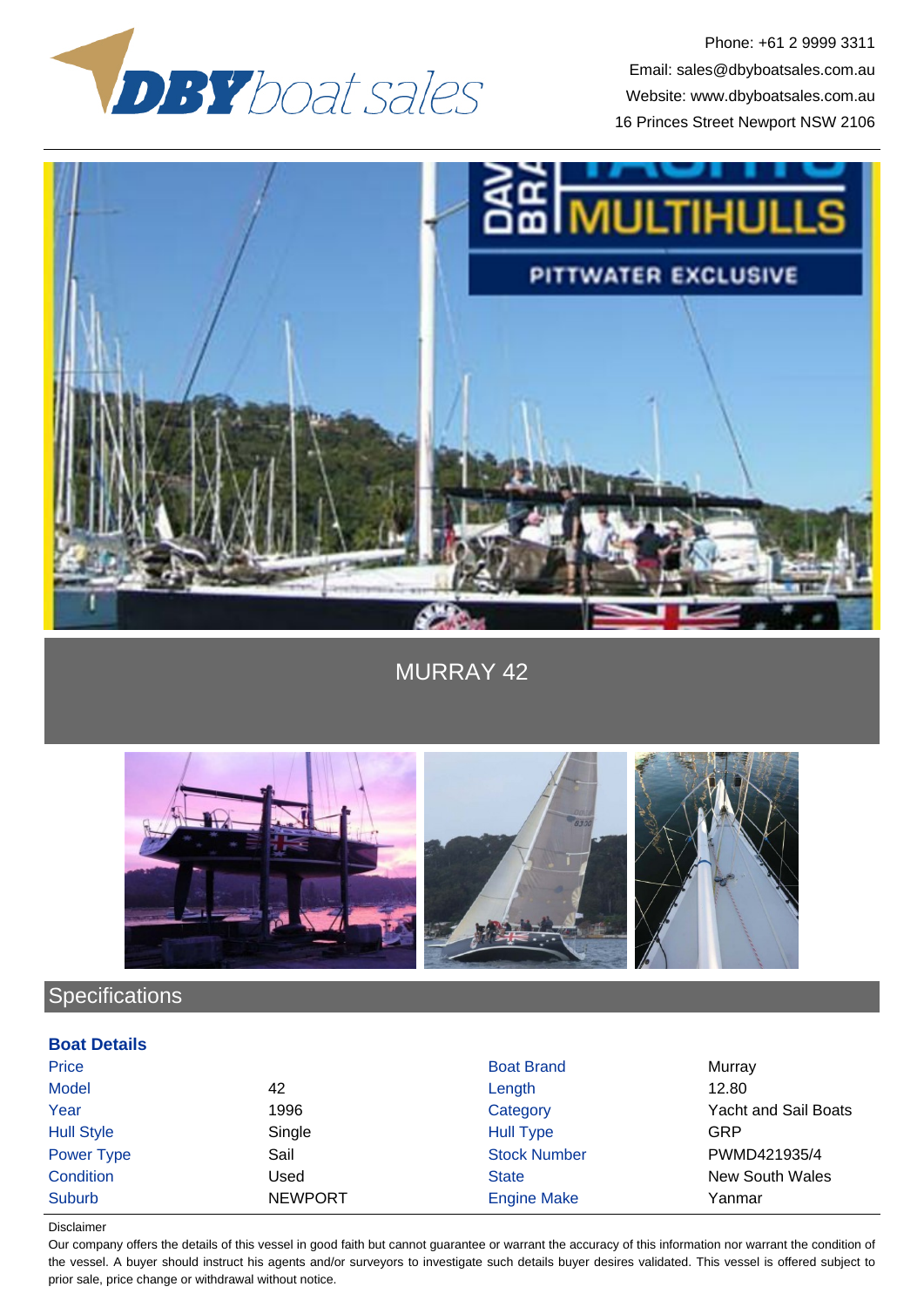

Email: sales@dbyboatsales.com.au

### **Description**

SOLD: urray 42 Secret Mens Business #1 - has now been dropped to \$90k to sell. This is the absolute buy of the decade. SMB #1 has been heavily discounted.

Bluewater and easy inshore racing has never been cheaper. SMB #1 has a well recorded Bluewater race history including numerous Sydney Hobart's, CYCA Bluewater events and last year's winner of the RPAYC Club Marine Bluewater series.

As well as being a bullet proof offshore racer, SMB#1 is a highly successful and easy to sail inshore racer with her short footed jibs and the ability to run symmetrical and asymmetrical spinnakers.

SMB #1 has a carbon rig with swept back spreaders and adjustable back stay (no runners), optimised keel and rudder, B&G instruments, wireless Internet capability and a 240v smart charger.

SMB #1 has been measured for IRC and ORCi certificates with a full sail inventory including symmetrical & asymmetrical spinnakers and uses cost effective Farr 40 jibs.

Ready to race - big reduction to sell.

WAS \$195,000, REDUCED TO \$90,000

For sale with David Bray Yachts Pittwater office – for inspection appointment please call (02) 9999 3311.

For a detailed inventory and additional higher resolution photos emaildby@justsail.com.au

| <b>Features</b>                   |                       |
|-----------------------------------|-----------------------|
| <b>Designer</b>                   | Murray and Associates |
| <b>Builder</b>                    | <b>Bolton Yachts</b>  |
| <b>Hull Construction Material</b> | <b>GRP</b>            |
| <b>Deck Construction Material</b> | <b>GRP</b>            |
| <b>Country Origin</b>             | Australia             |
| Length (feet)                     | 42                    |
| Length (m)                        | 12.75                 |
| Beam/Width (m)                    | 3.8                   |
|                                   |                       |

Disclaimer

Our company offers the details of this vessel in good faith but cannot guarantee or warrant the accuracy of this information nor warrant the condition of the vessel. A buyer should instruct his agents and/or surveyors to investigate such details buyer desires validated. This vessel is offered subject to prior sale, price change or withdrawal without notice.